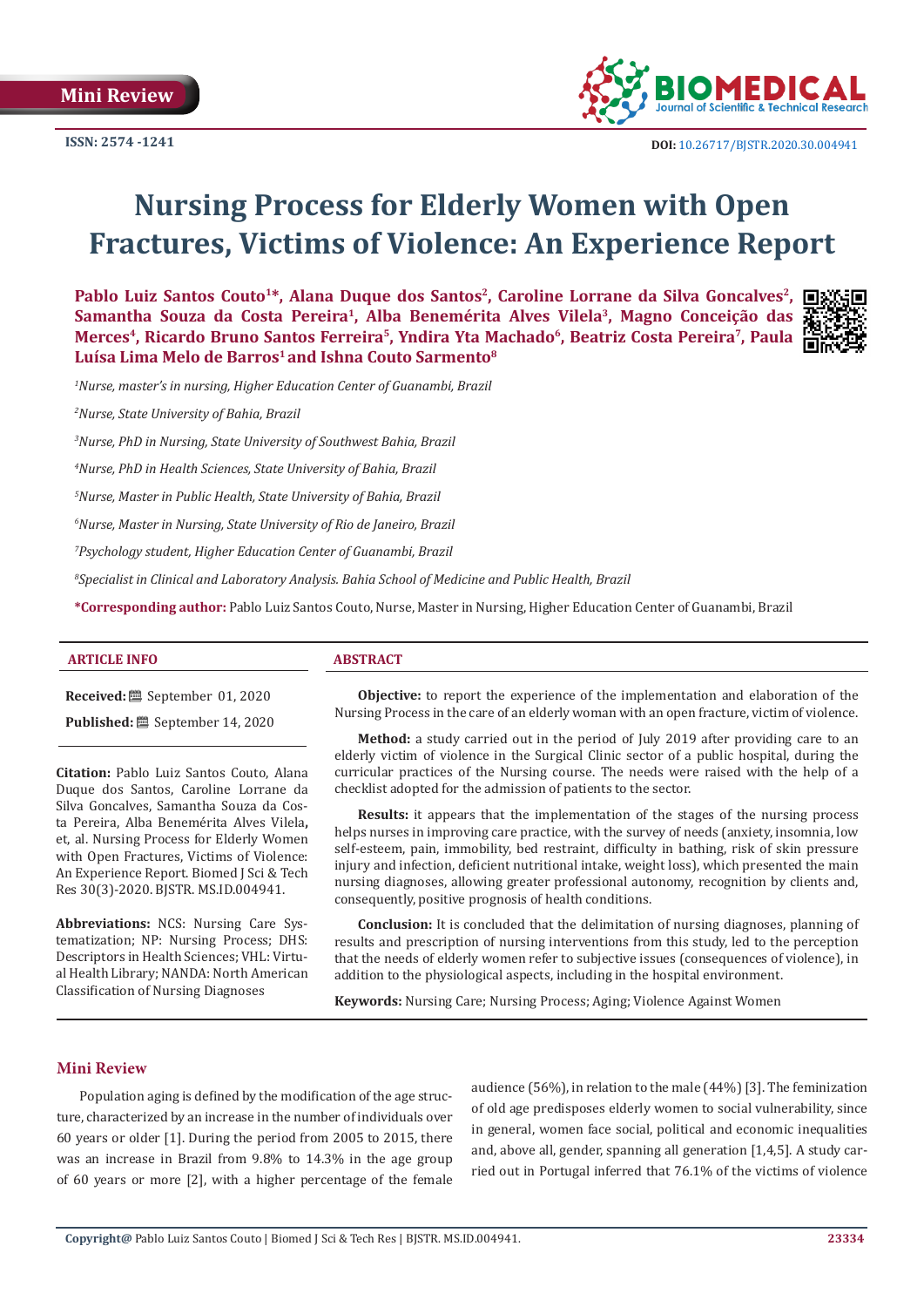in the elderly were women [6]. The violence is a complex and multifaceted phenomenon, which is found in several forms (aggression, psychological, sexual, abandonment, financial), results in or has a high risk of death, injury, psychological damage, with repercussions on the victims' quality of life [5,7]. Physical violence, when force is used to cause harm [7,8], is the most evident, corresponding to between 56% and 87.8% of cases [5,6]. Thus, the damage resulting from violence results in fractures, a consequence of several other risks (falls, domestic accidents, musculoskeletal problems) that the elderly are subject to since it is a common problem in the elderly [7,8].

The nursing team must be able to use the Nursing Care Systematization (NCS), which organizes the professional work regarding the method, guiding the nursing actions and ensuring the client a holistic care, so that the nurse must recognize the problems related to violence against elderly people [9]. To do so, it has the operationalization of the Nursing Process (NP), using its five guiding steps, from investigation or history with detecting the patient's problems, description of the nursing diagnoses, planning the expected results until the implementation of care and the assessment of the goals set and the patient's evolution [10]. Thus, the objective of this study is to report the experience of the implementation and elaboration of the Nursing Process in the care of an elderly woman with an open fracture, a victim of violence.

### **Method**

It is an experience report on the elaboration of the stages of the nursing process to an elderly woman, living in the rural area of the state of Bahia, with low level of education and socioeconomic status, married and with seven children, who presented an open fracture in left lower limb, victim of domestic violence (she was hit by her partner, according to the patient's information). This study was carried out in the period of July 2019 after providing care to

a patient at the Surgical Clinic of a public hospital, the main of the Alto Sertão Produtivo Bahia, during the curricular practices of the Bachelor of Nursing course. Thus, the elaboration of the NP was carried out, based on information on the patient's needs, through a checklist adopted by the hospital in question, which is adopted on the admission of any patient in the sector, bringing a possible plan of care for the patient victim of an exposed fracture resulting from violence based on the needs presented. In this sense, in addition to the information on the checklist, which was constituted as data for the construction of the results, the search for scientific articles was carried out, to subsidize the care to be implemented and to base the reflection and discussion of the results, from the Descriptors in Health Sciences (DHS): Aging AND ("open fracture" OR violence), Nursing care or Nursing Process AND violence, in the Virtual Health Library (VHL) database. Then, with the elements contained in the patient's admission history, health needs were described, the delimitation of diagnoses, based on the North American Classification of Nursing Diagnoses (NANDA) 2018-2020, elaboration of the care plan for interventions and evaluation of the results for each diagnosis, based on the articles shown in the VHL [11], as shown in Tables 1 & 2.

By using only publicly available data, without identifying the person and without risk to the study patient, being public domain data, submission to the Research Ethics Committee (CEP) was waived.

### **Results**

During the practice period in the surgical clinic, there was a need to discuss nursing care for a patient victim of violence with open fractures or any other type of physical injury, as well as to elaborate nursing diagnoses to determine an appropriate care plan for choosing interventions and expected results as set out in the two (Tables 1 & 2) below.

**Table 1:** Stages of the nursing process related to the consequences of violence suffered by elderly women.

| Problems / needs | <b>Nursing diagnoses - NANDA-I</b>                                                                                     | <b>Nursing interventions</b>                                                                                                      | <b>Expected results</b>                                                         |
|------------------|------------------------------------------------------------------------------------------------------------------------|-----------------------------------------------------------------------------------------------------------------------------------|---------------------------------------------------------------------------------|
| Anxiety          | Anxiety, related to death threat, characterized<br>by increased tension.                                               | Offer psychological support, promote a<br>calm and peaceful environment.                                                          | You will look relaxed and your<br>anxiety will be eased to a bearable<br>level. |
| Insomnia         | Sleep pattern disorder related to non-<br>restorative sleep pattern characterized by<br>difficulty maintaining sleep.  | Assist in stressful situations before<br>bedtime; Discuss comfort measures<br>and lifestyle changes with the patient /<br>Family. | Improved sleep pattern.                                                         |
| Low self-esteem  | Low situational self-esteem, related to a pattern<br>of helplessness characterized by self-negative<br>verbalizations. | Search support groups; Encourage the<br>identification of specific life values.                                                   | Improved self-esteem.                                                           |

**Table 2:** Steps in the nursing process related to the consequences of open fracture suffered by elderly women.

| Problems / needs | <b>Nursing diagnoses -NANDA-I</b>                                                       | <b>Nursing interventions</b>                                                                                                                       | <b>Expected results</b>                   |
|------------------|-----------------------------------------------------------------------------------------|----------------------------------------------------------------------------------------------------------------------------------------------------|-------------------------------------------|
| Pain             | Acute pain associated with open<br>fracture, characterized by verbal report<br>of pain. | Assist in the elaboration of the medication<br>therapeutic plan for pain relief;<br>Control environmental factors capable of<br>intensifying pain. | It will show comfort by reducing<br>pain. |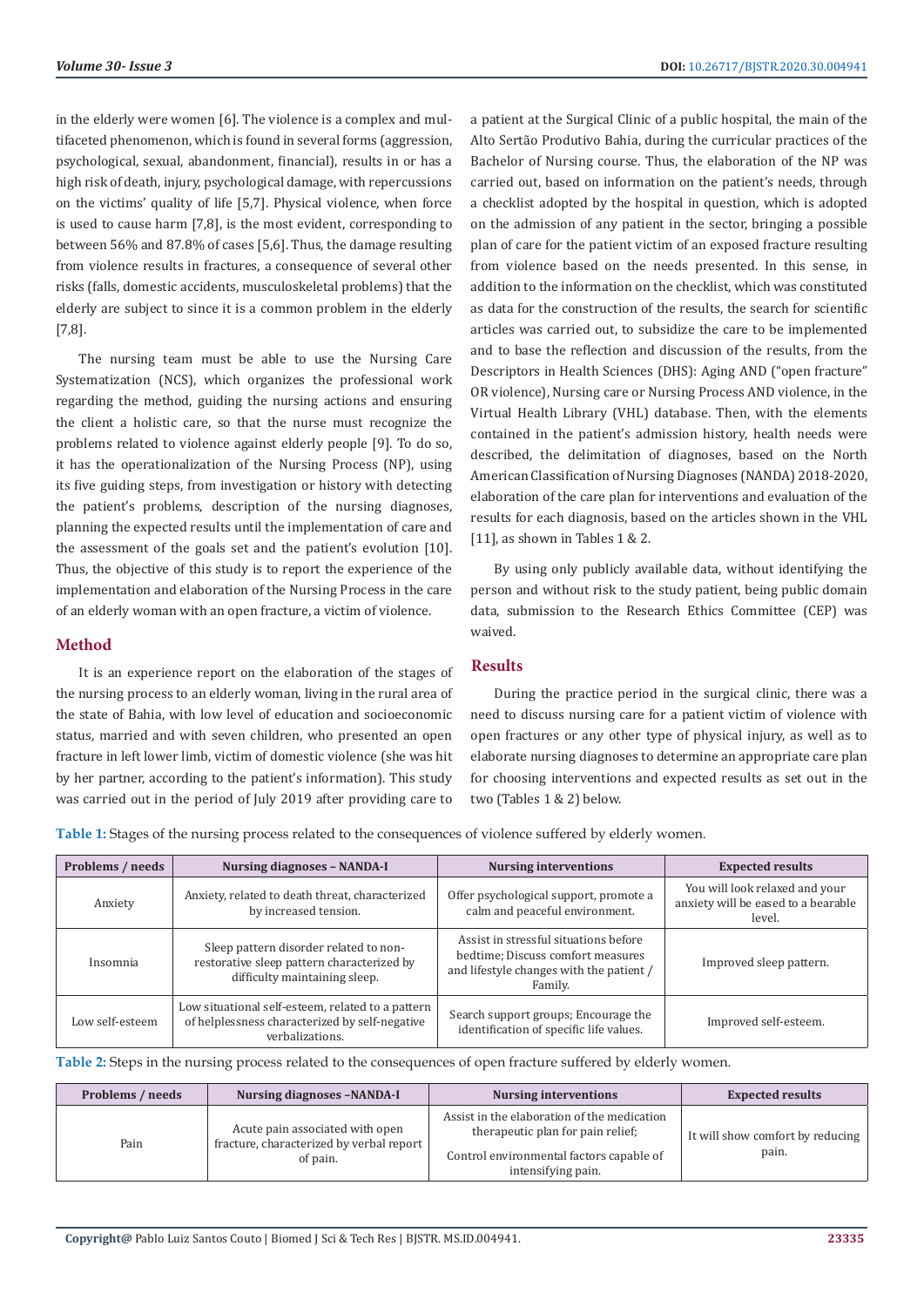| Immobility; restriction<br>to bed         | Impaired bed mobility related to pain<br>and musculoskeletal impairment,<br>evidenced by impaired ability to<br>reposition in bed.                                      | To assist in walking and activities; To refer<br>and Collaborate with the physiotherapist in<br>the development of an exercise program.                                                                                                  | It will demonstrate techniques<br>and behaviors that enable the<br>resumption of its activities.                                                  |
|-------------------------------------------|-------------------------------------------------------------------------------------------------------------------------------------------------------------------------|------------------------------------------------------------------------------------------------------------------------------------------------------------------------------------------------------------------------------------------|---------------------------------------------------------------------------------------------------------------------------------------------------|
| risk of skin pressure<br>injury           | Risk of impaired skin integrity<br>associated with reduced physical<br>mobility in bed.                                                                                 | Pay attention to the appearance of ischemic<br>regions in the limbs; Perform the decubitus<br>change $(3 / 3h)$ ;<br>Provide an appropriate mattress to relieve<br>pressure on the skin; Daily monitor the skin<br>and mucous membranes. | It will present a reduced risk of<br>damaging the skin during the<br>hospital stay.                                                               |
| difficulty bathing                        | Deficit in self-care for the bath<br>associated with musculoskeletal<br>impairment due to the fracture,<br>evidenced by the inability to perform<br>self-hygienization. | Perform the person's bath in bed;<br>Promote oral hygiene;<br>Monitor skin conditions while bathing.                                                                                                                                     | You will have your body hygiene<br>performed effectively with the<br>help of the nursing team.                                                    |
| Risk of infection                         | Risk of infection related to the<br>intravenous catheter and prolonged<br>hospital stay.                                                                                | Wash hands before and after each patient<br>care activity.                                                                                                                                                                               | It will present a reduced risk of<br>acquiring infection.                                                                                         |
| Deficient nutritional<br>intake; Slimming | Imbalanced nutrition: less than the<br>bodily needs related to lack of appetite,<br>characterized by loss of interest in food<br>and weight loss.                       | Request the support and attention of the<br>nutrition team;<br>Assist in the elaboration of the food plan<br>consistent with the current clinical condition.                                                                             | It will demonstrate an increased<br>appetite during meals offered<br>in order to satisfy your bodily<br>needs in order to prevent weight<br>loss. |

# **Discussion**

In any care environment, nurses have an outstanding role in caring for elderly people who are victims of violence, mainly because they have greater contact with the community within health institutions and are primarily responsible for the development of NP, in order to guarantee a well-founded practice. at (NCS), in addition to being frequently the first professional to identify situations of violence [7,12]. It is emphasized that the systematization of the assistance made possible by the NP, will allow safe and adequate care to the needs and singularities of any person, as it will direct the entire team to do the service with quality [10]. With regard to cases of domestic and gender violence, nursing care has a challenging role in caring for the victim, as it is possible to observe changes and developments, whether physical as in the case of open fractures, or emotional, in which the NCS makes it possible to identify and adequately care for the problems arising from violence with emotional support, as well as to stimulate the denunciation as well as make the notification [13].

When addressing the topic of physical violence, it should be noted that in addition to physical damage, it is common for psychological / emotional disorders to arise which can evolve into more serious problems, so it is necessary to make a careful assessment with the collection of information on admission along with the history / investigation [7]. In physical disorders, in turn, the individual's mobility, functional independence, and self-care will be compromised after an open fracture, which changes their daily routine and prevents them from performing activities that require mobility, making them dependent on others and restricted. to the bed [14].

The sleep and rest pattern of people who suffered an open fracture is also impaired due to pain [15]. Despite the prescribed pharmacotherapy, pain control is difficult due to environmental factors capable of intensifying it or the psychic disorders that lead to the somatization of symptoms [13].

With regard to the risk of nosocomial infection, the longevity associated with chronic diseases consists of the main risk factors; patients with open fractures have a surgical site, as well as a prolonged period of hospital stay using a peripheral venous catheter, making them susceptible to infection. Thus, the importance of adopting aseptic techniques that ensures patient safety in the prevention of care-related infection is highlighted [16]. Given the senescence and senility process of elderly patients, their recovery is slow and the possibility of developing complications such as pressure injuries is high, making it necessary to pay extra attention to the care in preventing skin injuries resulting from the hospitalization period [17].

# **Conclusion**

It is concluded that the search for diagnoses, results and nursing interventions from this study, enabled a more in-depth knowledge about the care for patients with open fracture injuries victims of domestic violence, as well as showing the relevance of providing assistance systematized nursing, for the elderly woman's positive prognosis, including psychic / emotional aspects, in addition to the physiological ones. The problems / needs perceived in the experience of implementing the nursing process are individual and unique to each person with health problems, which reinforces the nurse's need to delimit nursing diagnoses and prescribe a care plan congruent with the individuality of each human being in need of nursing care. The needs raised here are aimed only at the client and refer only to her: anxiety, insomnia, low self-esteem, pain, immobility, bed restraint, difficulty in bathing, risk of injury by pressure on the skin and infection, deficient nutritional intake,